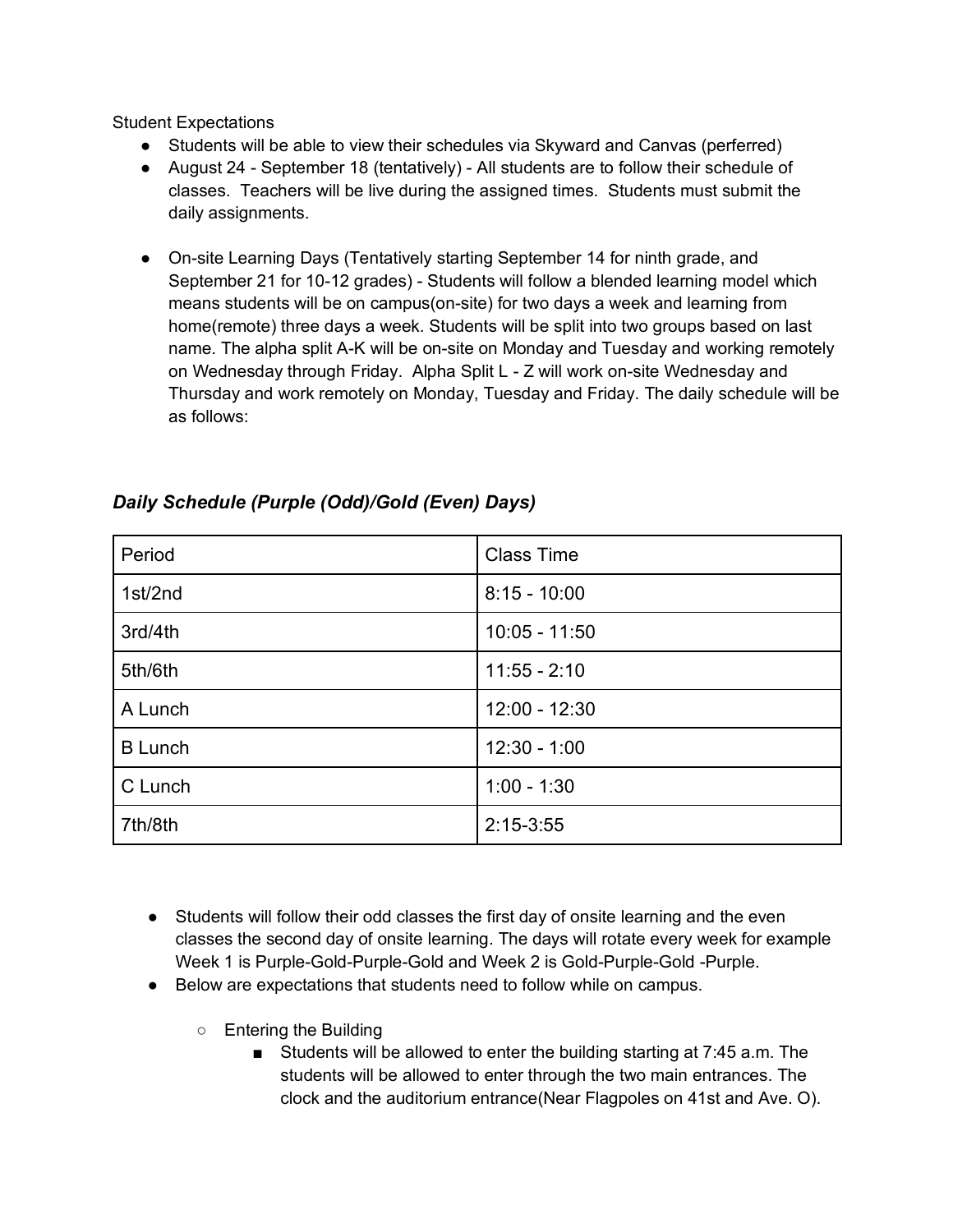- Students will not be required to have their temperatures checked before entering the building, but if students are experiencing any COVID-19 symptoms then they must stay home and work remotely until able to return to school. Please see the GISD Return to Learning Plan Section III for more information. https://www.gisd.org/Page/11178
- Students must have a face coverings on before entering the building and will be required to wear one while on campus. Student face coverings are part of the dress code. No inappropriate face coverings promoting but not limited to sex, drugs, alcohol, and violence. If the students do not have a mask then they can purchase one for \$1.00. Face coverings can be purchased at either entrance.
- The student parking lot is located on Avenue O. Student parking is first come, first served for the 2020-2021 school year.
- When students enter the building they may grab an à la carte breakfast before going to their classrooms. Students will not be allowed to congregate in the common areas such as the cafeteria, stairwells, or commons.
- School Hours (8:10 3:55)
	- During transition periods, students will need to follow the directional flow in the hallways. Floors and stairways will be marked to indicate which direction students and teachers should flow.
	- Students must go directly to each class. The students will not be allowed to congregate in any of the common areas.
	- Students may only leave the classroom to go to the restroom or nurse. Students will need a pass to leave the room and passes will be limited.
- Lunch
	- Lunches will be provided in the classroom at specified times. Students may bring their own lunch to school if they choose, but GISD is providing free lunch to all students.
- Exiting the Building
	- At the end of the day, students will need to exit the building immediately. Students may exit through any of the available exit doors.
- Attendance
	- In order to earn credit for any high school course, students must pass the class with at least a 70 average and attend class at least 90 percent of the required amount of time.
	- Student attendance will be recorded in Skyward and Canvas. Students will be marked present if they attend face-to-face or online in a classroom setting with the instructor. For attendance purposes, daily assignments